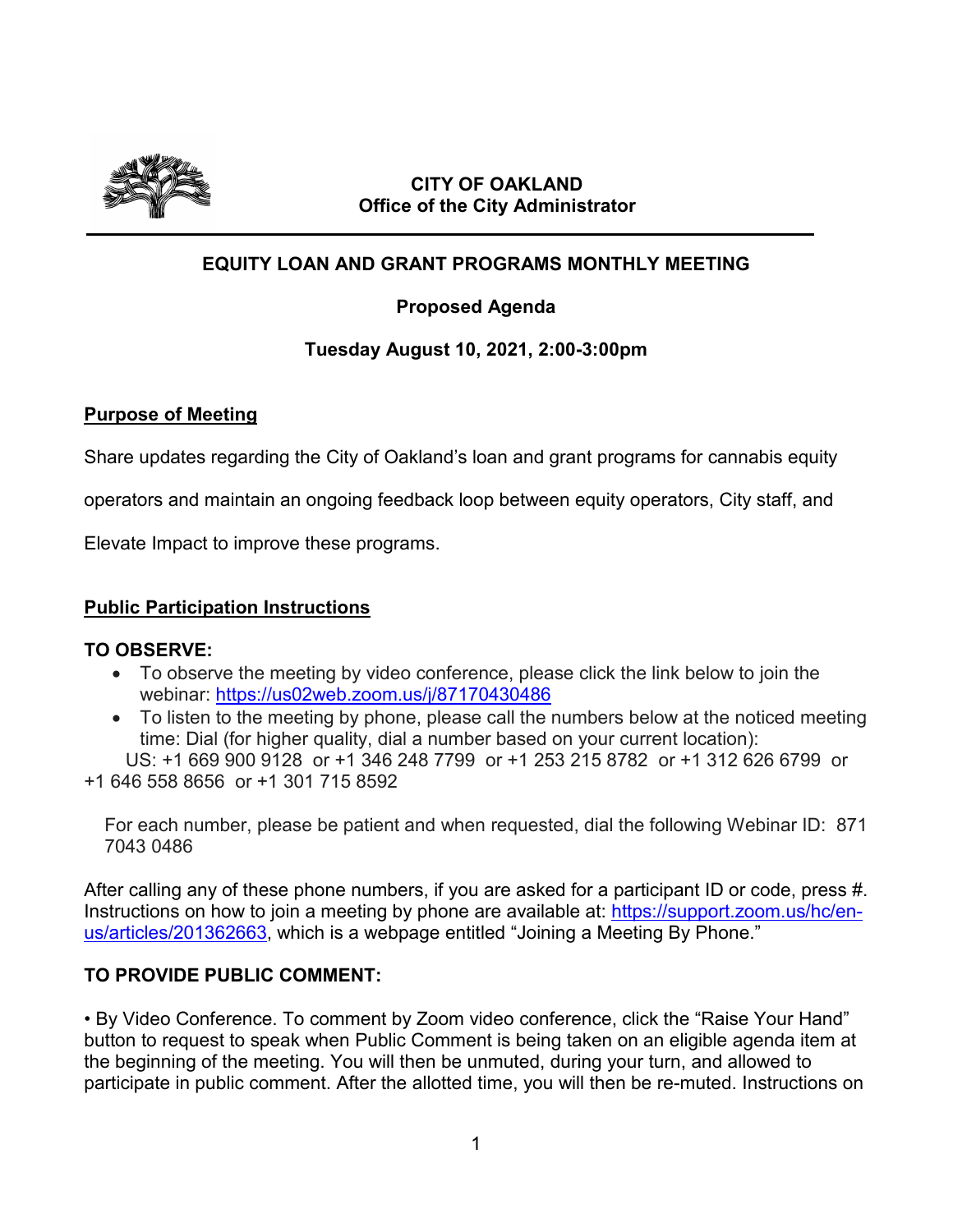how to "Raise Your Hand" are available at: https://support.zoom.us/hc/enus/articles/205566129, which is a webpage entitled "Raise Hand In Webinar."

• By Phone. To comment by phone, please call on one of the above listed phone numbers. You will be prompted to "Raise Your Hand" by pressing STAR-NINE ("\*9") to request to speak when Public Comment is being taken.

Once it is your turn, you will be unmuted and allowed to make your comment. After the allotted time, you will be re-muted. Instructions of how to raise your hand by phone are available at: https://support.zoom.us/hc/en-us/articles/201362663, which is a webpage entitled "Joining a Meeting by Phone."

### **PROPOSED AGENDA**

## I. **Recap of State Grants Supporting the City's Equity Program**

### 1. **Table 1: Bureau of Cannabis Control (BCC)**

| Category                        | <b>Amount</b> | <b>Status</b>         |
|---------------------------------|---------------|-----------------------|
|                                 |               |                       |
| <b>Grants to Operators</b>      | \$850,000     | <b>Dispersed</b>      |
|                                 |               |                       |
| <b>Commercial Kitchens</b>      | \$250,000     | <b>Dispersed</b>      |
| <b>Commercial Kitchens OR</b>   |               |                       |
| <b>Events Featuring Equity</b>  |               |                       |
| <b>Businesses</b>               | \$200,000     | <b>Dispersed</b>      |
|                                 |               |                       |
| <b>Workforce Development</b>    | \$200,000     | <b>Dispersed</b>      |
|                                 |               | <b>Dispersal will</b> |
|                                 |               | complete in           |
| <b>Program Analyst Position</b> | \$150,000     | October 2021          |
| <b>TOTAL BCC FUNDING</b>        | \$1,650,000   |                       |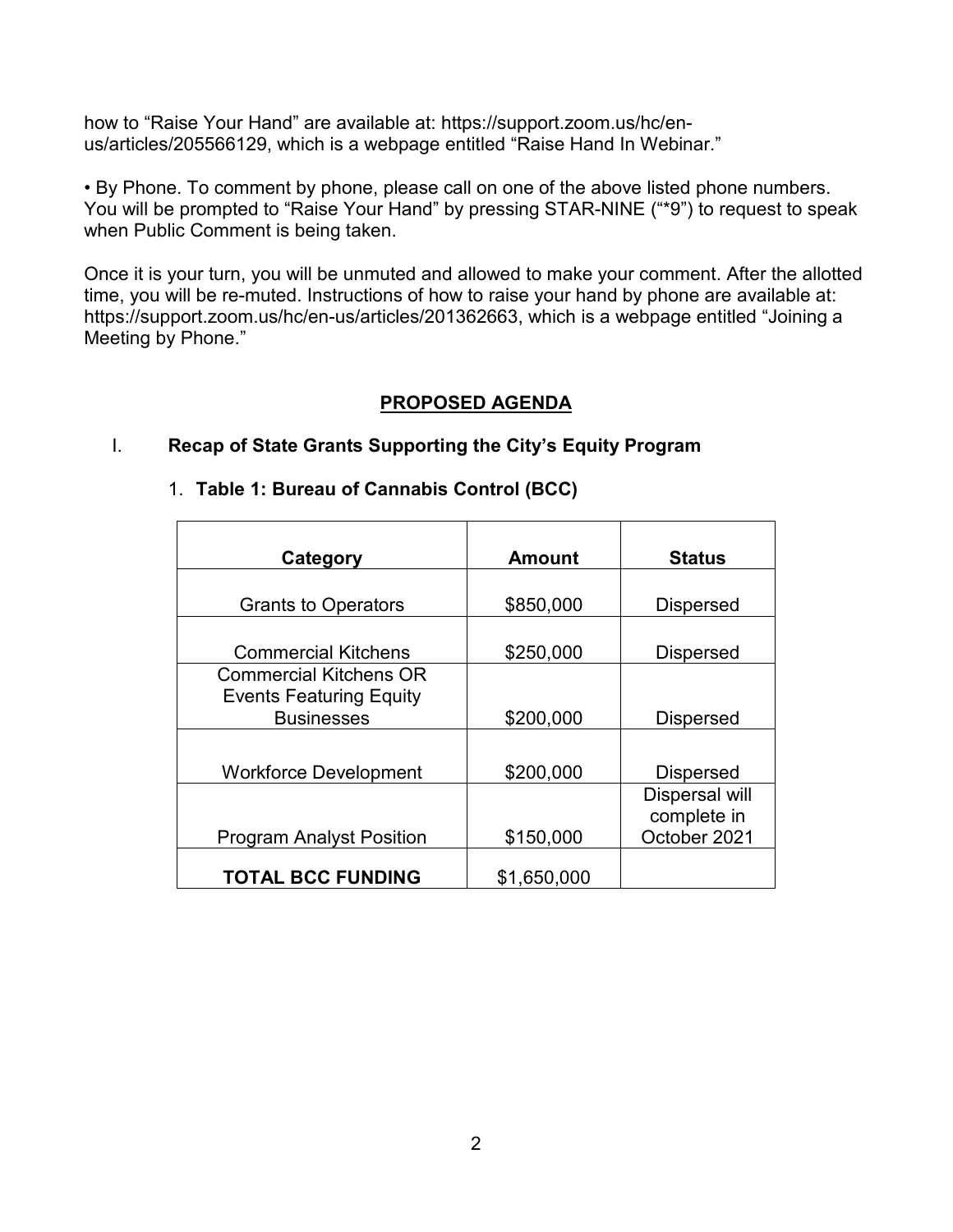# 2. **Governor's Office of Business and Economic Development (Go-Biz)**

| Category                                                                        | <b>Amount</b> | <b>Status</b>                                      |
|---------------------------------------------------------------------------------|---------------|----------------------------------------------------|
| <b>Grants to Operators for All</b><br><b>Eligible Expenses</b>                  | \$1,510,239   | Approximately<br>\$700k<br>Remaining               |
| No Interest Revolving Loans<br>to Operators for All Eligible<br><b>Expenses</b> | \$960,239     | <b>Dispersed</b>                                   |
| No Interest Loans to<br><b>Purchase Property</b>                                | \$2,010,239   | Property<br>Purchase<br>Anticipated<br>August 2021 |
| <b>Utilization of Shared-Use</b><br><b>Manufacturing Facilities</b>             | \$50,000      | <b>Dispersed</b>                                   |
| <b>Workforce Development</b>                                                    | \$800,000     | Approximately<br>\$430k<br>Remaining               |
| <b>Loan and Grant</b><br>Administration                                         | \$350,000     | Approximately<br>\$135k<br>Remaining               |
| <b>Technical Assistance</b>                                                     | \$250,000     | Approximately<br>\$100k<br>Remaining               |
| Legal Assistance                                                                | \$165,000     | <b>Dispersed</b>                                   |
| <b>City Staff Costs</b><br><b>Administering Equity</b><br>Program               | \$480,987     | <b>Dispersed</b>                                   |
| <b>TOTAL GO-BIZ FUNDING</b>                                                     | \$6,576,705   |                                                    |

# **Table 2: 2020 Go-Biz Grant**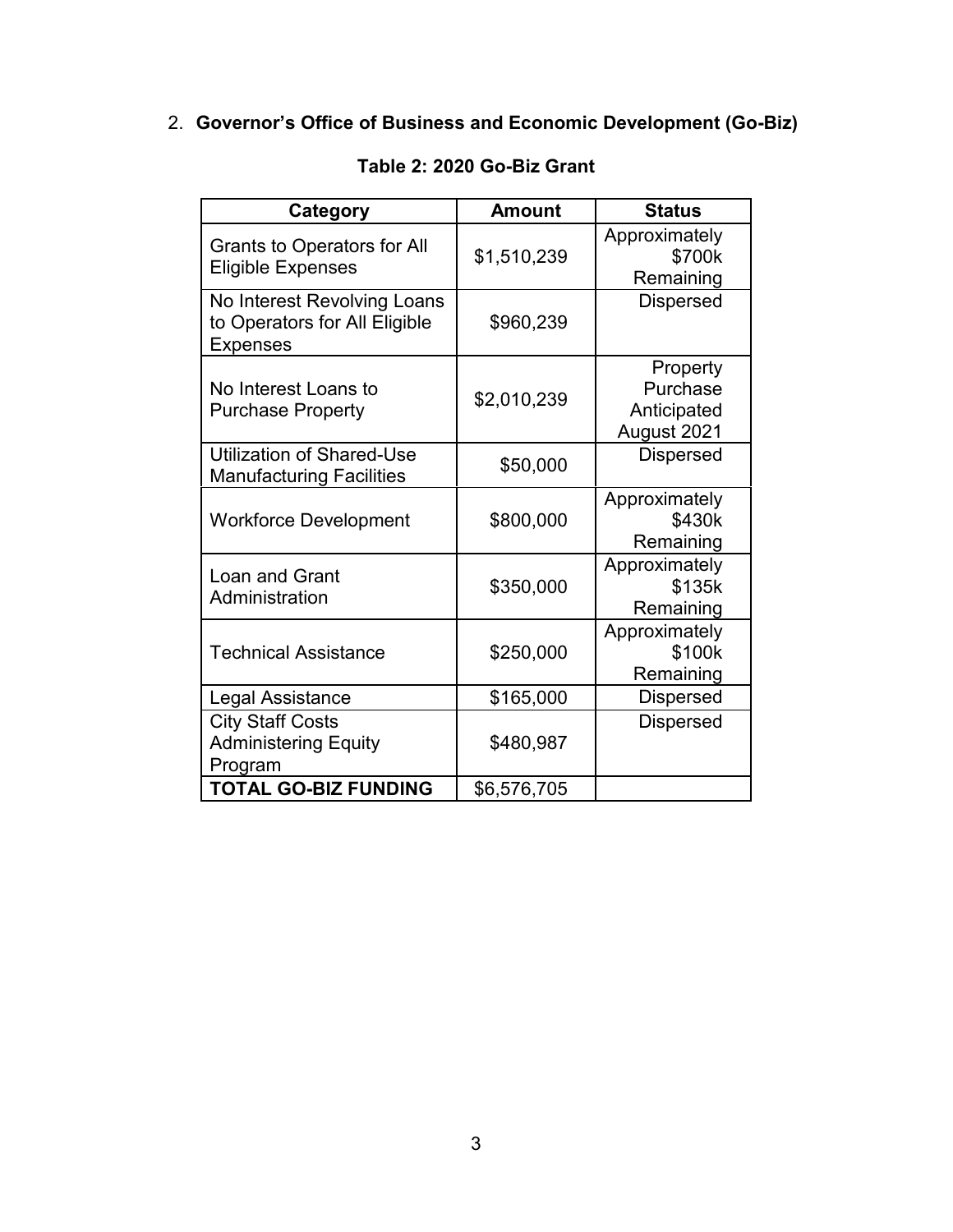# **Table 3: 2021-2022 Go-Biz Grant**

| <b>Proposed Use of Go-Biz Funds</b>                                    |                |  |
|------------------------------------------------------------------------|----------------|--|
| <b>Grants and/or No-Interest</b><br>Revolving Loans to                 |                |  |
| <b>Operators for All Eligible</b><br><b>Expenses</b>                   | \$1,448,475.41 |  |
| <b>Grants to Utilize Shared-Use</b><br><b>Manufacturing Facilities</b> | \$500,000      |  |
| Loan and Grant                                                         |                |  |
| Administration                                                         | \$160,000      |  |
| <b>Technical Assistance</b>                                            | \$121,500      |  |
| Legal Assistance                                                       | \$121,500      |  |
| Portion of City Administrator                                          |                |  |
| <b>Analyst Position</b>                                                | \$83,237.10    |  |
| <b>TOTAL GO-BIZ FUNDING</b>                                            | \$2,434,712.51 |  |

# **II. Equity Funding Pipeline statistics for the City's Equity Programs**

| <b>Funding Pipeline</b>            | #               | <b>Amount</b>   |
|------------------------------------|-----------------|-----------------|
| <b>GRANTS</b>                      |                 |                 |
| - Funded                           |                 | 39 \$1,596,000  |
| - In Closing                       | 4               | \$190,000       |
| - Underwriting in process (est.)   | 25 <sup>2</sup> | \$400,000       |
| <b>TOTAL GRANTS*</b>               |                 | 68 \$ 2,186,000 |
| *Number of grantees                | 39              |                 |
| <b>Average Funded Grant Size</b>   | \$40,923        |                 |
|                                    |                 |                 |
| <b>LOANS</b>                       |                 |                 |
| Go Biz LOANS Funded                | 18              | \$1,110,239     |
| <b>Funded Loan Repayments</b>      | 1               | \$44,761        |
| Underwriting in process            | 4               | \$190,000       |
| <b>TOTAL LOANS - Go Biz</b>        | 22              | \$1,345,000     |
|                                    |                 |                 |
| Funded - OAK                       |                 | 54 \$ 2,548,000 |
| <b>GRAND TOTAL FUNDED LOANS **</b> |                 | 76 \$3,703,000  |
|                                    |                 |                 |
| **Number of borrowers              | 59              |                 |
| Average Funded Loan Size           | \$62,763        |                 |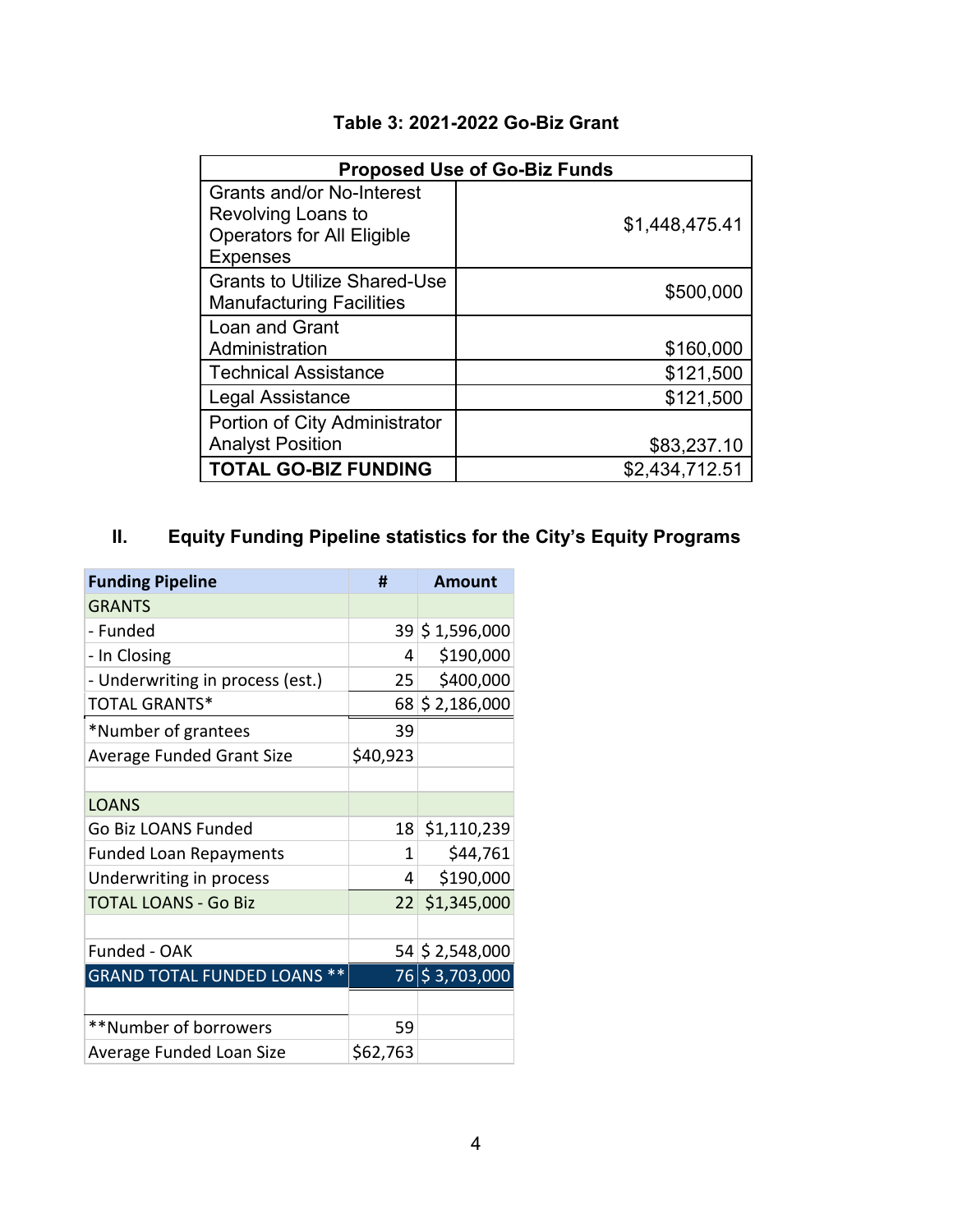### **III. Updates on City's Grant Program**

Available at https://www.elevateimpactoakland.com/grant-program-overview/

- 1. To date the City has provided \$1,596,000 in funding to 39 grantees for an average of \$40,923 per grant.
- 2. In terms of grant demographics:

| % of   | Total          |                   |
|--------|----------------|-------------------|
| Total  | Ħ              | Race              |
|        |                | African           |
| 76.9%  |                | 30 American/Black |
| 5.1%   | 2 <sup>1</sup> | Hispanic          |
| 2.6%   |                | 1 Vietnamese      |
| 7.7%   |                | $3$ DNR           |
| 5.1%   |                | 2 Dual Other      |
| 2.6%   |                | 1 Other           |
| 100.0% |                | 39 Total          |
|        |                |                   |
|        |                |                   |
| $%$ of | Total          |                   |
| Total  | Ħ              | Gender            |
| 41.0%  |                | 16 Female         |
| 59.0%  |                | 23 Male           |
| 100.0% | 39             |                   |
|        |                |                   |

### IV. **Updates on City's Loan Program**

Available at:<https://www.elevateimpactoakland.com/program-overview/>

1. To date, the City has lent \$3,703,000 to 59 unique borrowers, 23 of whom were repeat borrowers, for an average of \$62,763 per borrower. In addition, the City has received requests totaling a potential of \$140,000 in additional new loan funding once underwriting is complete.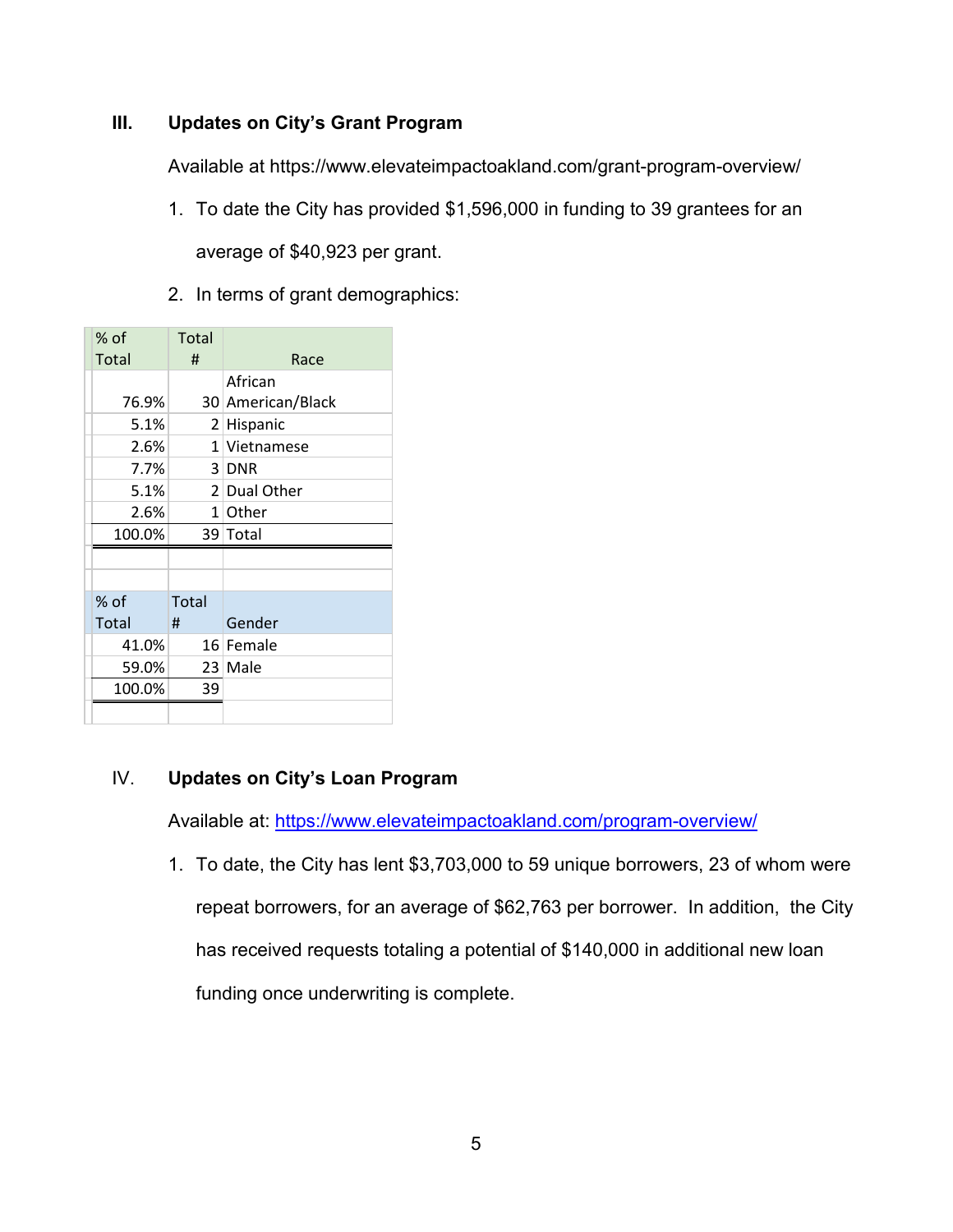2. In terms of loan demographics:

| % of    | Total                    |            |
|---------|--------------------------|------------|
| Total   | #                        | Race       |
| 74.58%  | 44                       | AfAm       |
| 6.78%   | 4                        | Hispanic   |
| 3.39%   | 2                        | White      |
| 1.69%   | 1                        | Vietnamese |
|         |                          | Native     |
| 1.69%   | 1                        | American   |
| 8.47%   | 5                        | Dual       |
| 3.39%   | $\overline{\phantom{a}}$ | DNR        |
| 100.00% | 59                       | Total      |
|         |                          |            |
| % of    | Total                    |            |
| Total   | #                        | Gender     |
| 28.81%  |                          | 17 Female  |
| 71.19%  |                          | 42 Male    |
| 100.00% |                          | 59 Total   |

### V. Discussion – Changes to Grant and Loan program

#### *1. Rental Assistance Program*

a. To help both new equity applicants secure a first lease and existing equity applicants transitioning out of incubation, equity applicants can now apply for a Rental Assistance Grant to use on rent or security deposits. The minimum Rental Assistance Grant amount is \$5,000 and the maximum is \$15,000. Grants will be disbursed in \$5,000 increments. Equity applicants seeking rental assistance funds need to provide a matching source of funds in order to qualify for a rental assistance grant; this requirement is intended to ensure the sustainability of each business funded. City of Oakland loan and grant funds may not be used to match the Rental Assistance Grant amount. The Rental Assistance Program is in addition to existing grant and loan programs.